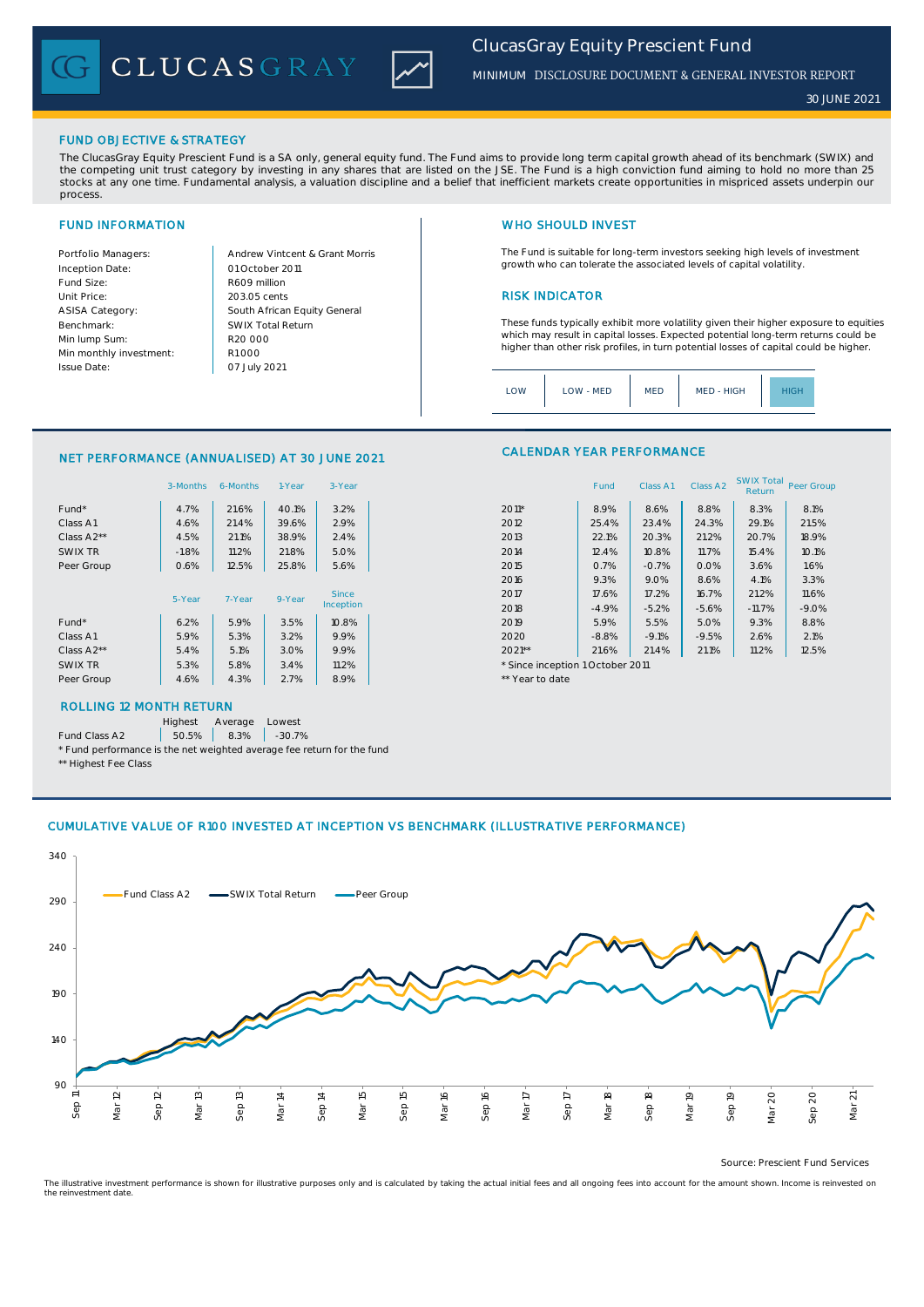**CLUCASGRAY** 



*ClucasGray Equity Prescient Fund*

*MINIMUM* DISCLOSURE DOCUMENT & GENERAL INVESTOR REPORT

*30 JUNE 2021*

| Naspers              | 7.0% |
|----------------------|------|
| ABSA                 | 7.0% |
| <b>Standard Bank</b> | 5.6% |
| Anglo American       | 5.2% |
| <b>MTN</b>           | 5.1% |
| Brit AM Tobacco      | 4.8% |
| Long4Life            | 3.9% |
| Reunert              | 3.8% |
| Old Mutual           | 3.7% |
| Exxaro               | 3.7% |
|                      |      |



### DISTRIBUTIONS FEE STRUCTURE

| <b>Distribution Frequency</b> | Annually            | TER                                 | Class A2 | Class A1 |
|-------------------------------|---------------------|-------------------------------------|----------|----------|
| <b>Distribution Date</b>      | 01 April            | Annual Management Fee (excl. VAT)   | .30%     | 0.90%    |
| Last Distribution             | 6.48 cents per unit | Other Cost                          | 0.04%    | 0.04%    |
|                               |                     | VAT                                 | 0.20%    | 0.14%    |
|                               |                     | Total Expense Ratio (incl. VAT)     | .53%     | 1.07%    |
|                               |                     | Transaction Costs (incl. VAT)       | 0.21%    | 0.21%    |
|                               |                     | Total Investment Charge (incl. VAT) | 1.74%    | 1.28%    |
|                               |                     |                                     |          |          |

#### QUARTERLY COMMENTARY

Following on from a very strong first quarter for South African equities, the second quarter of 2021 to the end of June was a little more muted. The JSE Swix declined 1.8% for the quarter, but is still up over 11% for the year to date. The ClucasGray Equity Prescient Fund had a good quarter, gaining nearly 5%, outperforming both the JSE Swix and the General Equity peer group (+0.6%). The Fund is now up 22% year to date, and 40% over the last year, in both cases well ahead of the Swix and peers. During the period under review, the Fund has adhered to its policy objective.

At a sector level, the Financial sector gained over 8% in the quarter, outperforming Resources (-5%), which paused following a stellar run over the last few years. A number of companies performed well for the Fund over the quarter most notably Distell (+43%), Sabvest (+26%), Pepkor (+24%), MTN (+19%), and Long4Life (+19%). In addition Massmart, Momentum and Bidvest all gained over 10% in the quarter. Offsetting some of these performances, Naspers, Multichoice, African Rainbow Minerals and Ninety One all declined over 8% in the quarter.

During the quarter, we exited our position in AngloPlats, and used the proceeds to increase weightings in RB Plats, AECI and Anglo American, where we believe the investment cases are more compelling. We took advantage of strong share price performances in Distell, Motus, Momentum, Netcare and Pepkor to reduce weightings in these companies. We used the proceeds to add to our weightings in Old Mutual, Ninety One, Ethos Capital, and introduced a position in Life Healthcare.

| <b>Fund Asset Allocation</b> | Q1 2021 | Q2 2021 |  |
|------------------------------|---------|---------|--|
| <b>Basic Materials</b>       | 19%     | 20%     |  |
| Industrials                  | 28%     | 28%     |  |
| <b>Consumer Goods</b>        | 22%     | 20%     |  |
| Financials                   | 29%     | 31%     |  |
| Cash                         | 2%      |         |  |

The ClucasGray Equity Prescient Fund was launched in October 2011. The Fund has delivered a compound annual net return of 10.8% over 9¾ years, versus the peer group return of 8.9%. The recent recovery in relative performance has, as highlighted on the fact sheets, resulted in the Fund outperforming the general equity peer group and the JSE Swix benchmark over most periods since inception. Given the opportunity set that has currently been presented to South African investors, the current composition of the fund and our view of prospective returns, we believe that the fund is well placed to continue to deliver on its investment objectives.

The number of participatory units at 30 June 2021 is 299 967 635.